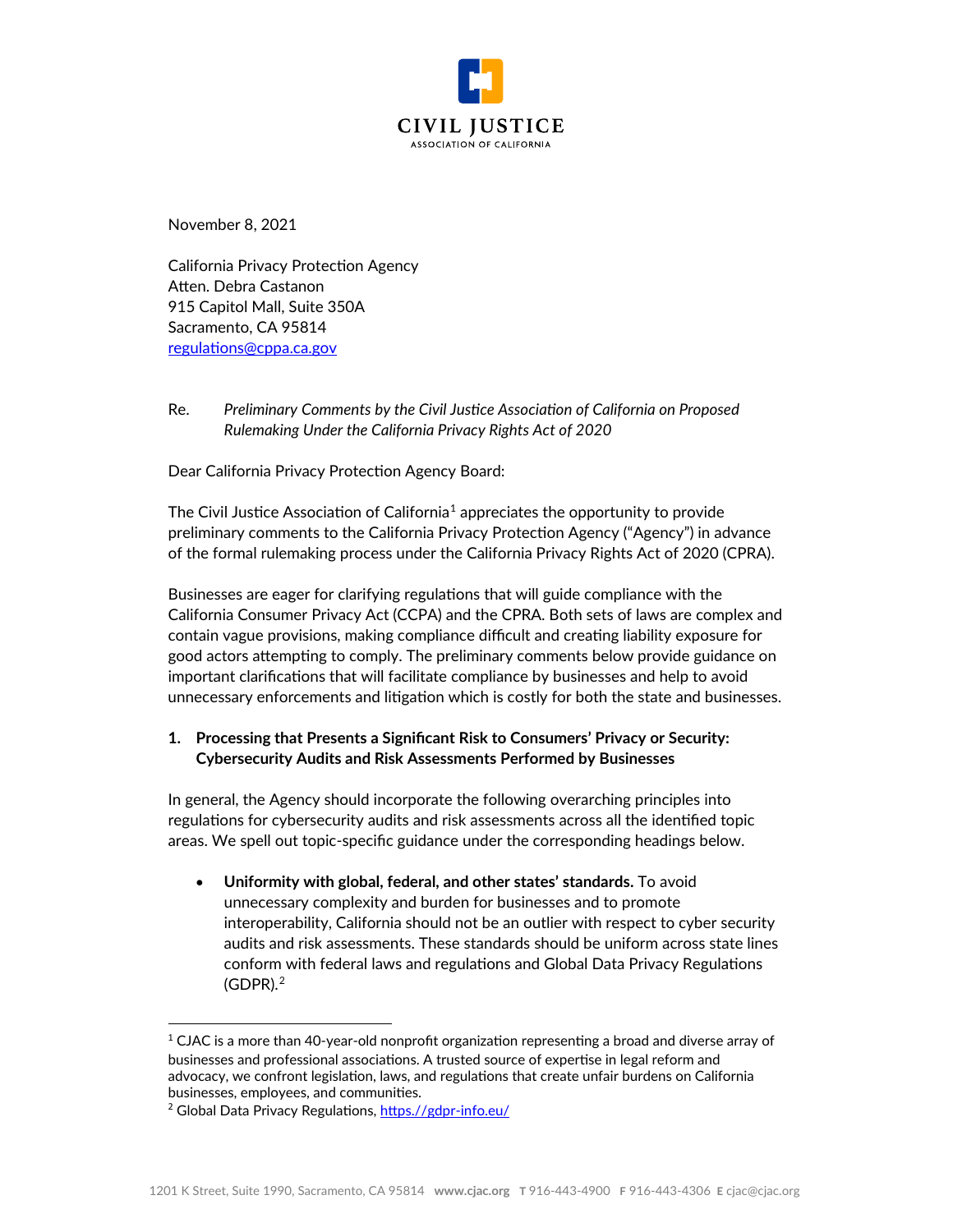Additionally, to comply with CPRA, businesses should be allowed to use assessment processes that are generally accepted as best industry practice or by regulatory bodies, such as ISO 27000, NIST Cybersecurity Framework, Payment Card Industry Data Security Standard, Service Organization Control audits, and consent decrees with regulators like the Federal Trade Commission.

The Agency should accept audits and assessments performed under the foregoing standards and otherwise provide consistent regulations. Rules should also recognize that a single risk assessment may address a comparable set of processing operations that include similar activities.

- **Uniformity with existing California law and regulations.** In promulgating regulations, the Agency should also ensure consistency with existing California's laws and regulations impacting a variety of industries on matters of data security. For example, CPRA regulations should recognize with California's existing data security requirements under California Code of Civil Procedure section 1798.81.5.
- **Exempt applicant, employee, and independent contractor information.** The Agency should recognize permanent exceptions for processing personal information of job applicants, employees, and independent contractors collected and used solely in the context those roles. Regular audits or risk assessments requirements would create confusion and conflict with existing state and federal requirements applying to workers and create undue burden for businesses. This is consistent with the purpose and intent language of CPRA, which states that its implementation should "tak[e] into account the differences in the relationship between employees or independent contractors and businesses, as compared to the relationship between consumers and businesses."[3](#page-1-0)
- **Exempt trade secrets and confidential information.** The agency's regulation of audits and risk assessments should not require businesses to divulge trade secrets or other confidential information; redaction should be allowed. The transparency goal of CPRA would be frustrated if businesses lack assurance that compliance with documentation and disclosure requirements will not be used against them in future litigation. Moreover, audit and assessment information submitted to the Agency should be exempt from public inspection and copying under the California Public Records Act and be deemed not to constitute a waiver of any attorneyclient privilege or work product protection.

## **a. When does a business's processing of personal information present a "significant risk" to consumers' privacy or security.**

• **Audits and assessment should provide flexibility.** Businesses need reasonable standards and flexibility under the new regulations to determine what is considered a significant risk to consumers based on the business' product or service and business' size and scope. Standards should also allow businesses to

<span id="page-1-0"></span><sup>3</sup> Proposition 24, CPRA, Section 3(A)(8).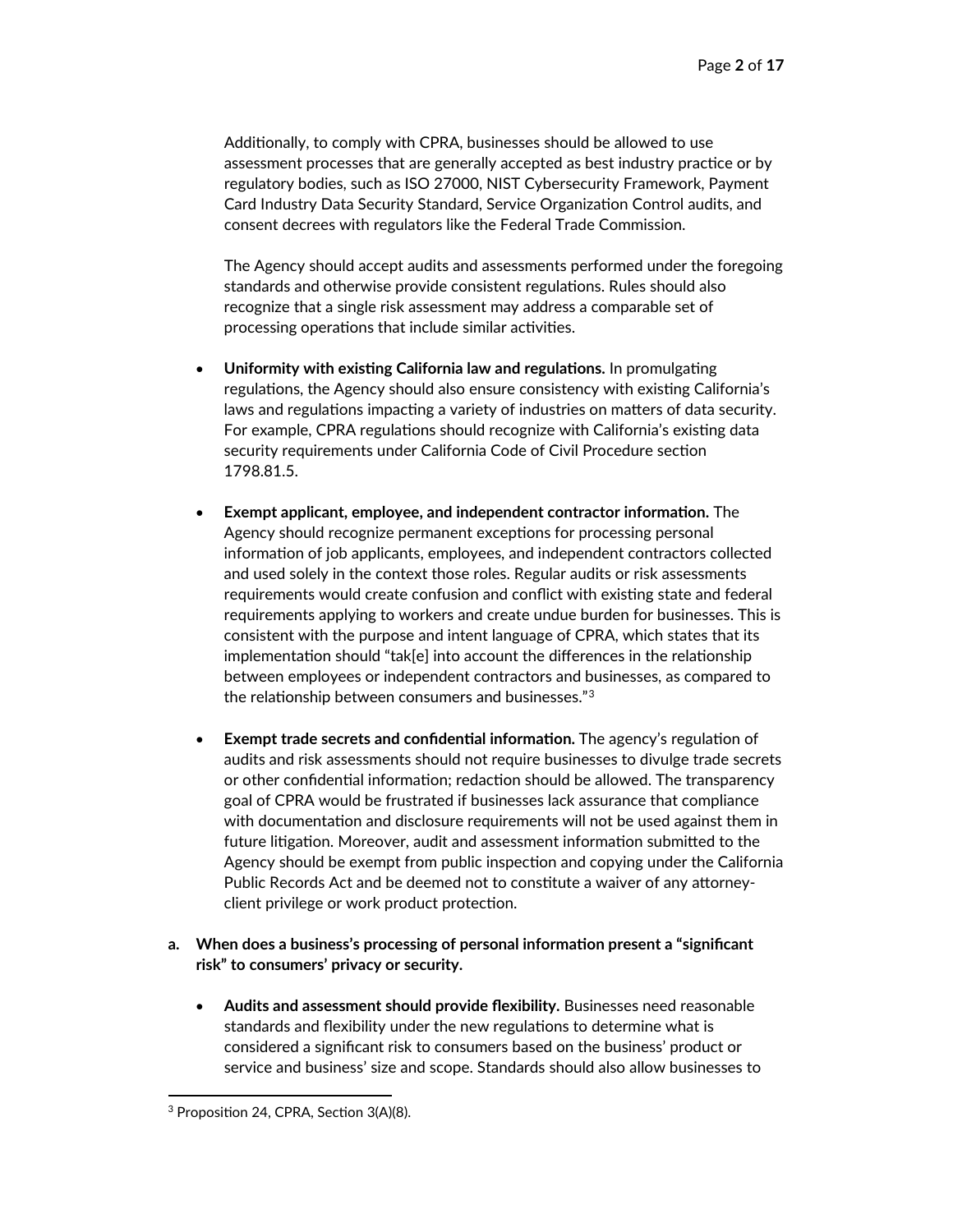continue to innovate and develop data protection technologies to further assess cybersecurity risks.

- **Significant risk should be tied to the likelihood of significant harm.** Regulations should define processing that has significant risk to consumers to mean processing of personal consumer information that, if compromised, is likely to create actual harm to a consumer or lead to unfavorable legal implications. Examples of real harm include identify theft or fraud, extortion, or physical injury from disclosure of sensitive personal information. Legal implications can include the sharing of information that could negatively impact decisions on employment, housing or other areas protected from discrimination under the law.
- **Data processed for fraud prevention or security purposes should be excluded.** Personal information processed for the benefit of fraud prevention, anti-money laundering processes, or to otherwise comply with existing legal obligations should be exempted from the definition of processing that presents a "significant risk to customers" as these activities protect consumers' privacy and security.
- **b. What businesses that perform annual cybersecurity audits should be required to do, including what they should cover in their audits and what processes are needed to ensure that audits are "thorough and independent."**
	- **Scope of audits should be risk-based.** Requirements for audit scope should focus on whether businesses have implemented and followed policies and procedures that secure personal information that is highest risk for the consumer's privacy or security.
	- **Flexibility should be given to businesses on choice of auditor.** Businesses should have the flexibility to select qualified, independent third-party auditors to conduct assessments of their choice. Businesses should also have the option to self-audit if conducted in a manner consistent with existing laws and appropriate industry standards. A blanket mandate to use third-party auditors could result in significant burden and expense for businesses, with no added consumer benefit. Self-audits should be permitted.
- **c. What businesses that submit risk assessments to the Agency should be required to do, including what they should cover in their risk assessments, how often they should submit risk assessments, and how they should weigh the risks and benefits of processing consumers' personal information and sensitive personal information.**
	- **Scope of risk assessment should be limited to high-risk processing.** The Agency's regulations should balance the potential burden and expense of extensive audit requirements against consumer benefit to minimize the burden on business and maximize the value to consumers, including consideration of the following factors.
		- o Technical and organizational measures and safeguards implemented by the business to mitigate privacy and security risks;
		- o Reasonable expectations of consumers; and
		- o The context of the processing with respect to business/consumer relationship.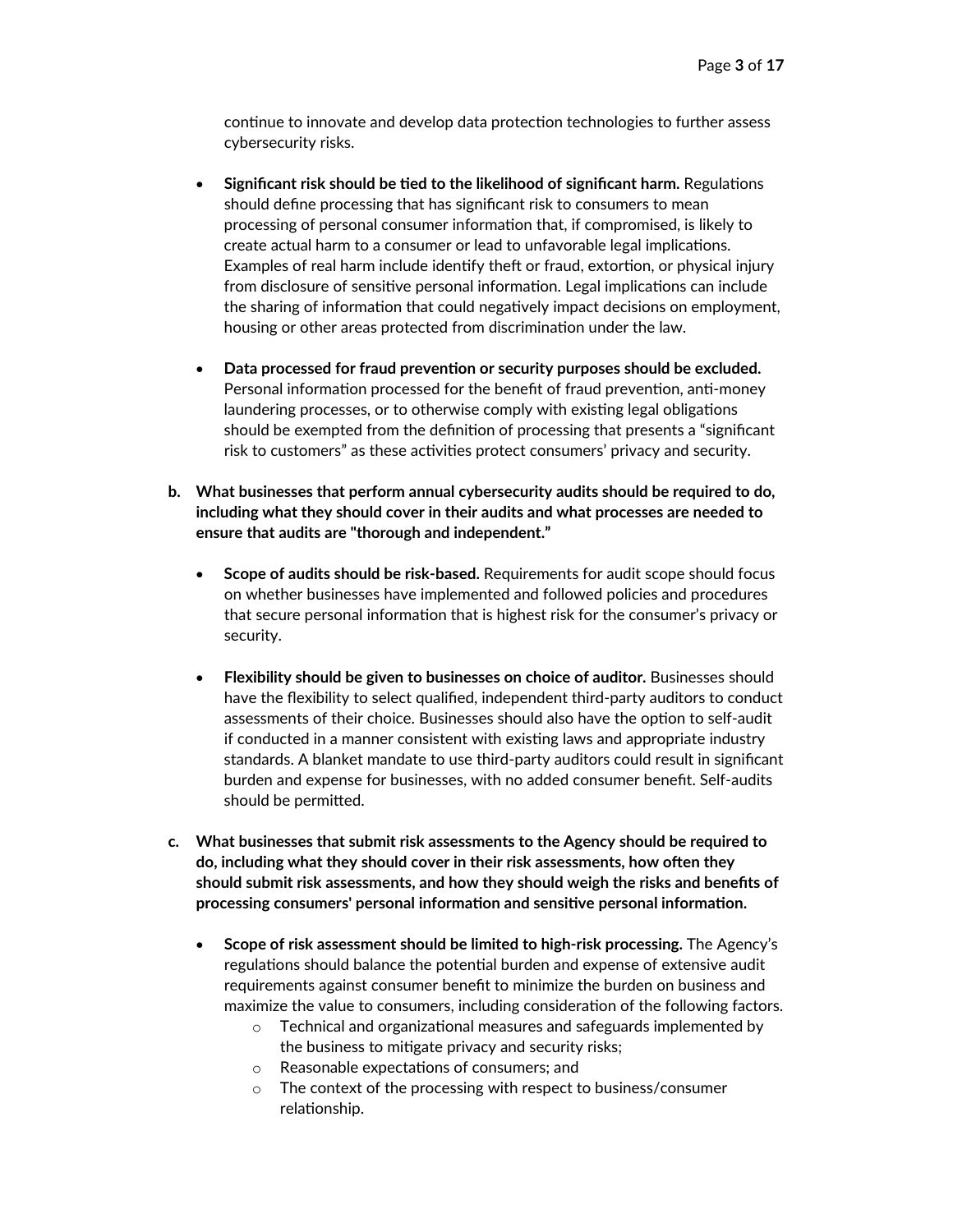- **Timing of audits should be tied to material changes or agency inquiries.** The regulations should require assessments to be performed only when a data processing practice is new or has materially changed in a way that poses new or increased consumer risk, or if there is an Agency investigation or inquiry. Requiring businesses to frequently or regularly conduct or submit risk assessments for the sake of routine could deluge the agency with submissions and will result in needless cost and operational burden, particularly for small and medium businesses.
- **d. When "the risks to the privacy of the consumer would outweigh the benefits" of businesses' processing consumer information, and when processing that presents a significant risk to consumers' privacy or security should be restricted or prohibited.**
	- **Risk-benefit analysis should consider context and other factors.** The determination of when risks to consumer privacy outweigh benefits of processing information should be a reasonableness standard that considers criteria such as.
		- $\circ$  Size and scope of the organization and nature, purpose and needs of the business.
		- o Interruptions or other negative impacts on provision of goods and services to consumers without the processing.
		- o Whether processing poses a heightened or substantial risk of harm to the consumer. Examples include monetization of data that directly identifies consumers, processing of sensitive data for secondary purposes, and the use of personal data that has legal implications.
		- o Whether safeguards can mitigate risks for harm presented by processing.
	- **Benefits of personal information collection in the context of employment or independent contractor relationships outweigh risks.** As noted above, when personal information is collected and used solely within the context of an individuals' role or former role as a job applicant, employee, or independent contractor, the regulations should recognize that the risk does not outweigh the benefit.

# **2. Automated Decisionmaking**

In general, the Agency should incorporate the following overarching principles into regulations for automated decisionmaking (ADM) and profiling across all the identified topic areas. We spell out topic-specific guidance under the corresponding headings below.

• **Uniformity with existing global, federal, and state law and regulations.** In promulgating ADM regulations, the Agency should ensure consistency with existing global, federal and California laws and regulations governing ADM technology. For example, GDPR provides the right not to be subject to solely ADM decisions that have legal or significant impacts<sup>[4](#page-3-0)</sup> and several states follow a similar approach. Also, the Fair Credit Reporting Act already requires entities to

<span id="page-3-0"></span><sup>4</sup> GDPR, Art. 22(1).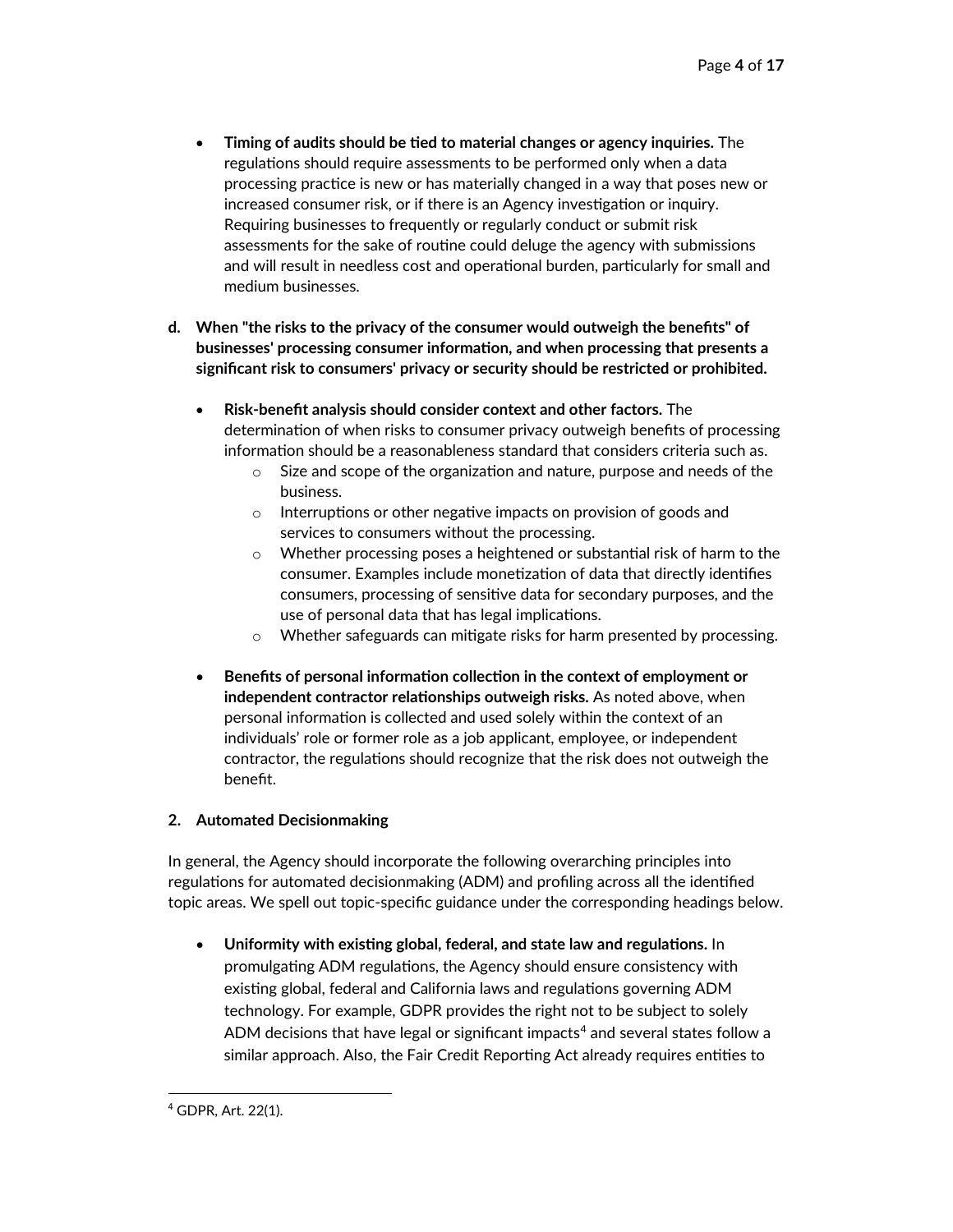give adverse action notices when making a negative decision based on a credit report.

- **Focus regulations on ADM technology that impacts individual consumers.** Innovative ADM technologies are often used and can greatly facilitate general business operation and function, so ADM regulations should focus on technologies that impact individuals rather those geared to helping businesses to run efficiently and smoothly.
- **Consumers access to information should only be when there is a high-risk, final decision.** Consumers access to information about a business's use of ADM technology should only take place when there have been high-risk, final decisions that are fully automated, with no human participation in the process. Businesses should not be required to provide data on the use of low-risk ADM such as spreadsheets, transcriptions, spell check, and navigation systems. Examples of high-risk applications of ADM technology would include instances where ADM is making a final decision on matter of significant importance, such as medical benefits, housing, employment, or education. Regulating only final decisions is essential if businesses are to continue to serve consumers at scale using sophisticated algorithms which ultimately reduces cost and increases customer satisfaction.
- **Exempt applicant, employee, and independent contractor information.** The Agency should recognize permanent exceptions in ADM regulations for personal information of job applicants, employees, and independent contractors collected and used solely in the context those roles. This is consistent with the purpose and intent language of CPRA, which states that its implementation should "tak[e] into account the differences in the relationship between employees or independent contractors and businesses, as compared to the relationship between consumers and businesses."[5](#page-4-0)
- **Exempt information trade secrets and confidential information.** The agency's regulation ADM should not require businesses to divulge trade secrets or other confidential information. Such information is not personally meaningful to the consumer but can have adverse consequences for businesses. Moreover, any ADM or profiling information submitted to the Agency should be exempt from public inspection and copying under the California Public Records Act and be deemed not to constitute a waiver of any attorney-client privilege or work product protection.
- **Exempt ADM processes that directly relate to fraud prevention and security.** Regulations should exempt activities that specifically relate to the prevention of fraud and financial crime, defending legal claims, or any other type of security or compliance activities conducted as a routine practice by business.

<span id="page-4-0"></span><sup>5</sup> Proposition 24, CPRA, Section 3(A)(8).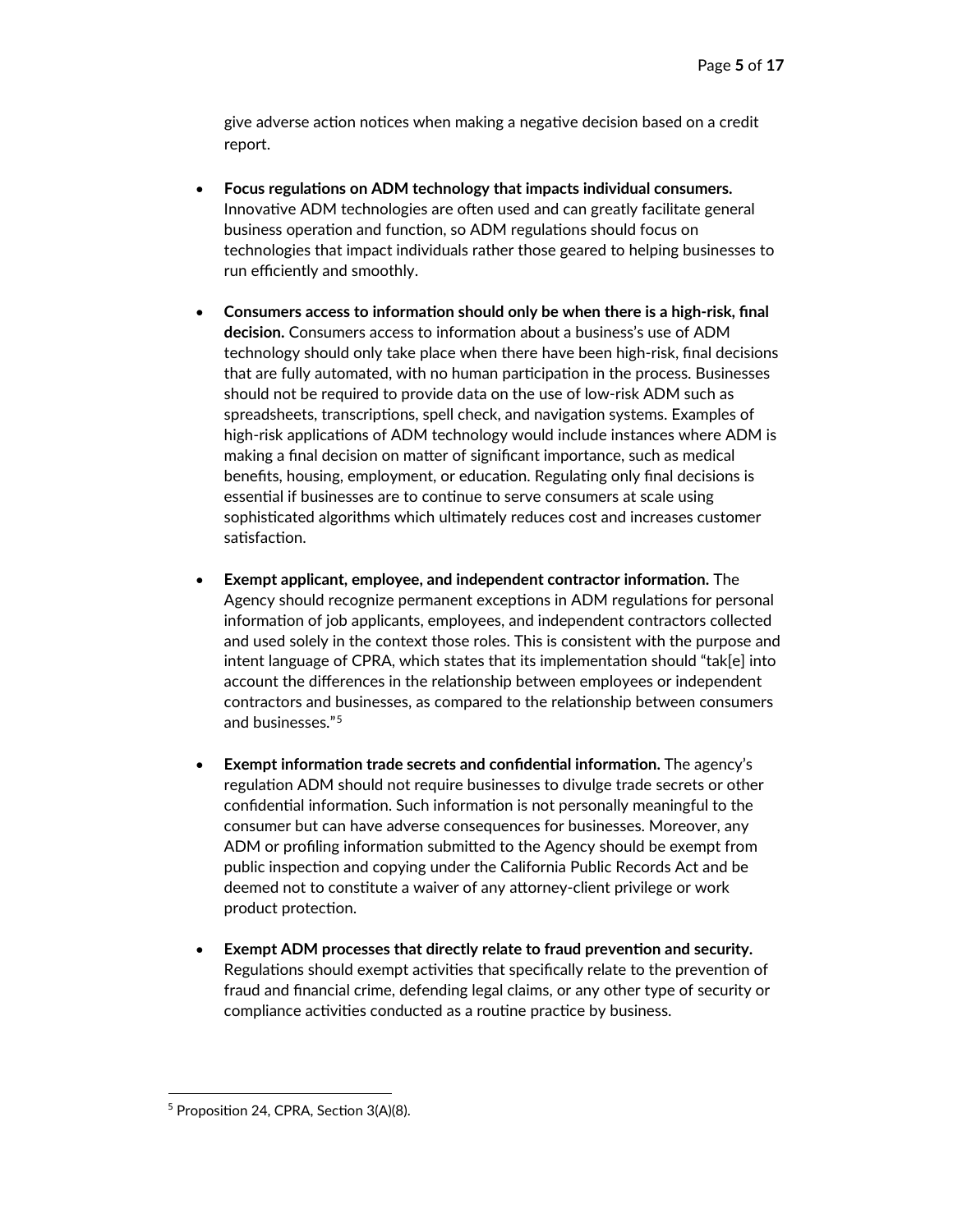- **a. What activities should be deemed to constitute "automated decisionmaking technology" and/or "profiling".**
	- **Regulations should not be overbroad as to what constitutes ADM or profiling.** ADM technology is widely used, low-risk, and provides many benefits, such as word processing, email spam filtering and autocorrect. The Agency should avoid overly broad rules that impede the availability of such tools. Similarly, the Agency should not regulate "profiling" so broadly that low-risk activities such as movie recommendation and video streaming services are interrupted.
	- **Regulations should be limited to personal information and use specificity.** ADM and profiling regulations should be limited to processing of personal information only. The Agency should also narrow regulations by focusing on specific, known harms rather than generalizations or by applying them only to high-risk, fully automated final decisions with a substantive impact on the consumer. Alternatively, the Agency can offset broader regulations with narrow and specific information, access, and opt-out requirements.
	- **Regulations should consider industry-specific issues and defer to existing industry regulations.** In promulgating rules around ADM and profiling, the Agency should examine individual business sectors and tailor rules to the unique aspects of each industry. The Agency should also ensure new regulations are consistent with existing industry-specific regulations and should not create duplicative requirements already required by another regulatory body. At the same time, the Agency should not single out particular industries for regulation – regulations should apply to all industries.
	- **Purely administrative functions should not be included under ADM.** Administrative decisions made with the use of ADM and profiling should be excluded from the regulations, such as machines that perform the same function as a human, only at a faster pace. For example, a machine that routes mail or phone calls, standard practice for several industries, should not be subject to regulation under CPRA.
- **b. When consumers should be able to access information about businesses' use of automated decisionmaking technology and what processes consumers and businesses should follow to facilitate access.**
	- **Website portals and disclosures should suffice for consumer access.** Businesses should be able to meet consumer access obligations for ADM and profiling process Information through website disclosures and regularly used self-help and other online methods currently used to allow exercise of rights under CCPA.
	- **Technology deployers should be responsible for consumer access requests.** Regulations should make clear that the responsibility for consumer information access is with the technology deployer (companies using technology to interact with consumers). Developers' only obligation regarding consumer access requests is to provide "reasonable" assistance to deployers, who have the sole responsibility of communicating with consumers.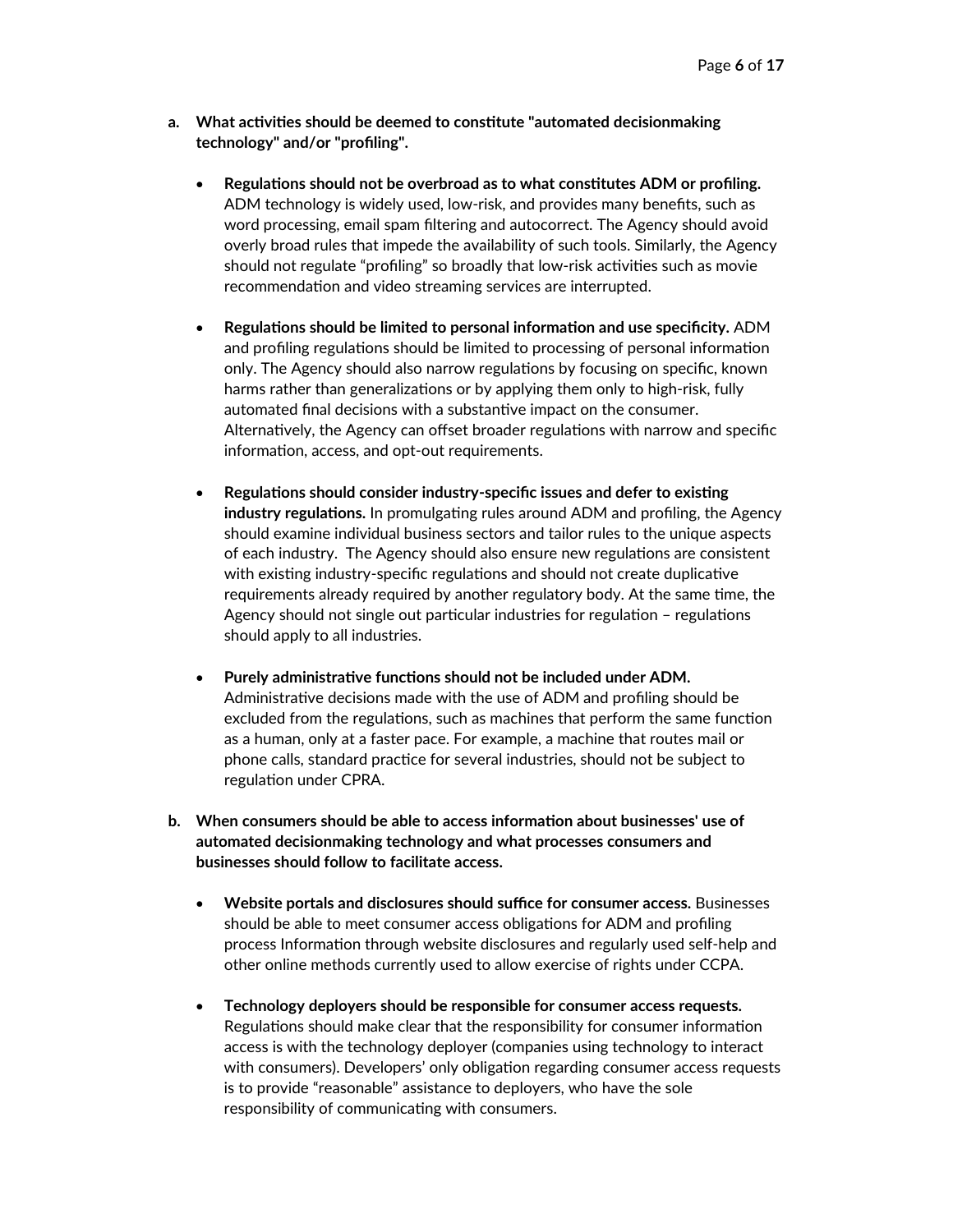- **c. What information businesses must provide to consumers in response to access requests, including what businesses must do in order to provide "meaningful information about the logic" involved in the automated decisionmaking process.**
	- **Logic information should be limited to general criteria.** When providing "meaningful" information about the logic involved in a decision, businesses should be permitted to offer a description of the general criteria or categories of inputs used and weight given in reaching a final decision of significant impact to the consumer, rather than information about specific or individual decisions. Businesses should be able to provide this information via a publicly available disclosure on their webpage. Detailed descriptions of any complex algorithms involved in automated decisionmaking will not provide the average consumer with "meaningful" information on the logic involved in the processing.
- **d. The scope of consumer opt-out rights with regard to automated decisionmaking, and what processes consumers and businesses should follow to facilitate opt outs.**
	- **Consumers should not be able to opt out of low-risk ADM.** Automated technology has led to safer products, process scalability, increased efficiency, and huge cost savings; allowing individuals to opt out could severely hinder the ability to realize these advantages for both businesses and consumers. Additionally, allowing consumers to dictate how businesses use or don't use everyday technology would pose a tremendous hardship to companies.
	- **For essential high-risk offerings, businesses should be given the option of demonstrating operational guardrails in lieu of an opt-out requirement.** Opt-outs should also not be required for high-risk, final decisions because consumers can typically opt out by simply declining to do business with the company.

To the extent businesses have essential or critical high-risk business offerings where it is not reasonable or feasible for consumers to consider other options, businesses should have the choice to demonstrate the existence of operational guardrails that effectively rather protect consumer interests, rather than having to provide for an opt-out. Examples of guardrails include ongoing monitoring, rigorous testing, corroboration of results, and established appeals and complaint processes.

If businesses choose to use opt-outs, regulations should clarify that consumer-opt out requests be directed to the *deployer* of the ADM technology, and the role of developer be limited to assisting the business with opt-out requests as needed.

• **Any substantive expansion of opt-out rights should be legislative.** The Agency should not create any substantive expansions of opt-out rights via rulemaking including to resolve ambiguities. Any new or expanded rights should be addressed through legislation.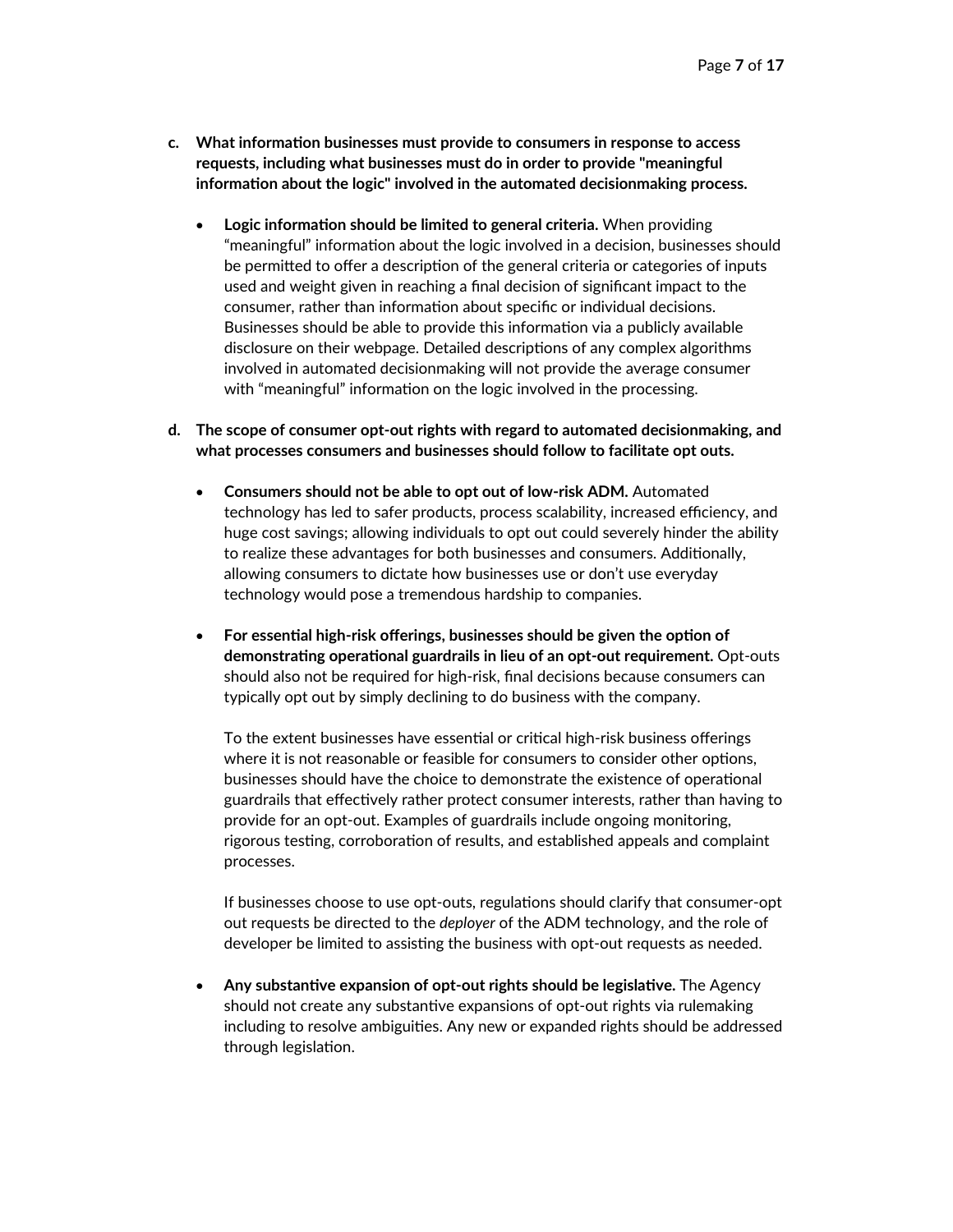## **3. Audits Performed by the Agency**

In general, the Agency should incorporate the following overarching principles into audits performed by the Agency across all the identified topic areas. We spell out topic-specific guidance under the corresponding headings below.

- **Uniformity with global, federal, and other states' standards.** To avoid unnecessary complexity and burden for businesses, the Agency should ensure its audit requirements and processes are uniform with other states and conform with global and federal laws and regulations. Additionally, the agency, to the extent possible should allow audits performed by other regulatory bodies to satisfy Agency audits under CPRA.
- **Uniformity with existing state law and regulations.** In conducting audits, the Agency should also ensure consistency with California's existing laws and regulations impacting audits across a variety of industries.
- **Exempt applicant, employee, and independent contractor information.** The Agency should recognize permanent exceptions from audits for personal information of job applicants, employees, and independent contractors collected and used solely in the context those roles. Regular audits of such information would create undue burden for businesses. This is consistent with the purpose and intent language of CPRA, which states that its implementation should "tak[e] into account the differences in the relationship between employees or independent contractors and businesses, as compared to the relationship between consumers and businesses."[6](#page-7-0)
- **Exempt trade secrets and confidential information.** Agency audits should not require businesses to divulge trade secrets or other confidential information; redaction should be allowed. The transparency goal of CPRA would be frustrated if businesses lack assurance that compliance with documentation and disclosure requirements will not be used against them in future litigation. Moreover, audit information submitted to the Agency should be exempt from public inspection and copying under the California Public Records Act and be deemed not to constitute a waiver of any attorney-client privilege or work product protection.

## **a. What the scope of the Agency's audit authority should be.**

<span id="page-7-0"></span>• **Audit authority should be limited to identifiable risks supported by evidence.** The Agency's audit authority should be constrained to its specific, defined investigation powers. Audits should not become fishing expeditions – they should be limited to an identifiable risk and restricted to instances where there is evidence a business has misused consumer information or otherwise materially violated provisions of the CPRA and created harm or substantial risk of harm to consumers. The scope of the audit should be limited to addressing the alleged misuse or violation.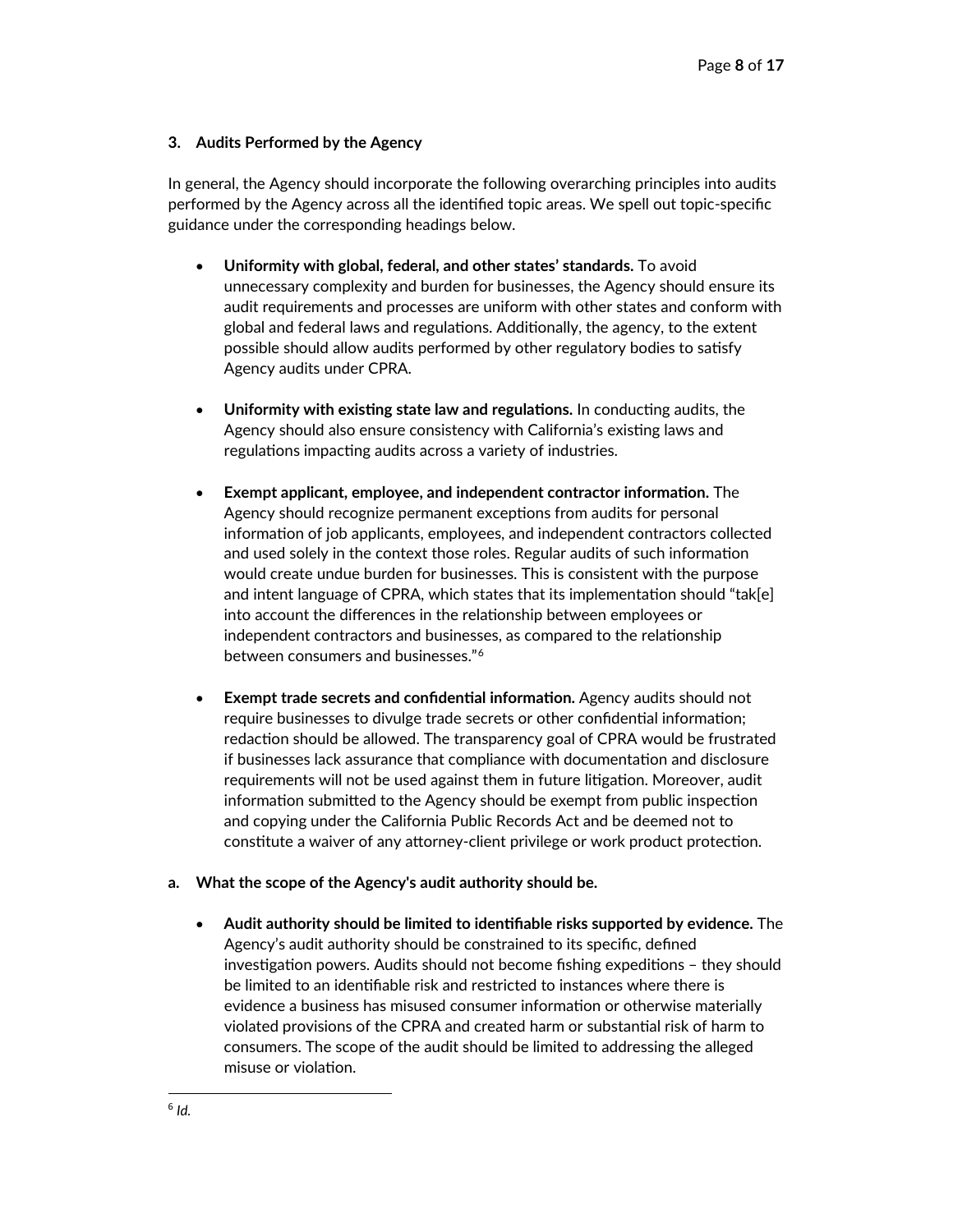- **b. The processes the Agency should follow when exercising its audit authority, and the criteria it should use to select businesses to audit.**
	- **Audits should occur no more than annually.** Audits should not be conducted until final regulations are adopted by the Agency and be tied to a defined investigation as noted under (a), but in no event should they be more frequent than annually.
	- **Initiation of audit should be subject to Agency majority vote.** To initiate an audit, a majority vote of the Agency Board members should be required to approve the audit based on evidence alleging misuse of consumer data or violation of CPRA.
	- **Businesses should receive reasonable notice prior to audit.** Rules should provide businesses with a reasonable timeframe to produce requested information, at least 30 days' notice prior to an audit to allow preparation time.
	- **Businesses should have option of selection a third-party auditor.** Businesses should be given the option to bring in an independent third-party assessor, subject to approval by the Agency Board, to conduct the audit.
- **c. The safeguards the Agency should adopt to protect consumers' personal information from disclosure to an auditor.**
	- **Secure information exchange should be developed for transmission of data.** The Agency should provide a secure method to receive and exchange information with businesses that will not compromise data.
	- **Agency should avoid accessing, compiling, or storing consumer data.** The Agency should formulate its audits to avoid access to, or compilation of, consumers' information without compelling reason. Where the Agency does collect consumer personal information, appropriate technical and organizational measures to protect the data should be documented, and the consumer data should be promptly deleted when no longer needed for Agency purpose.
- **4. Consumers' Right to Delete, Right to Correct, and Right to Know**
- **a. The new rules and procedures, or changes to existing rules and procedures, needed for consumers to make requests to correct inaccurate personal information.**
	- **Consumers' right to correct should be limited to basic information that is provably inaccurate.** The right to correct can be imperative for consumers when necessary to change inaccurate information preventing them from accessing credit, housing, employment, or educational opportunities. Outside of clearly defined areas that have high importance to most consumers, allowing unbridled access to correct could impose significant burdens on business. Consumers should not have right to demand revisions to opinions, observations, inferences, or conclusions.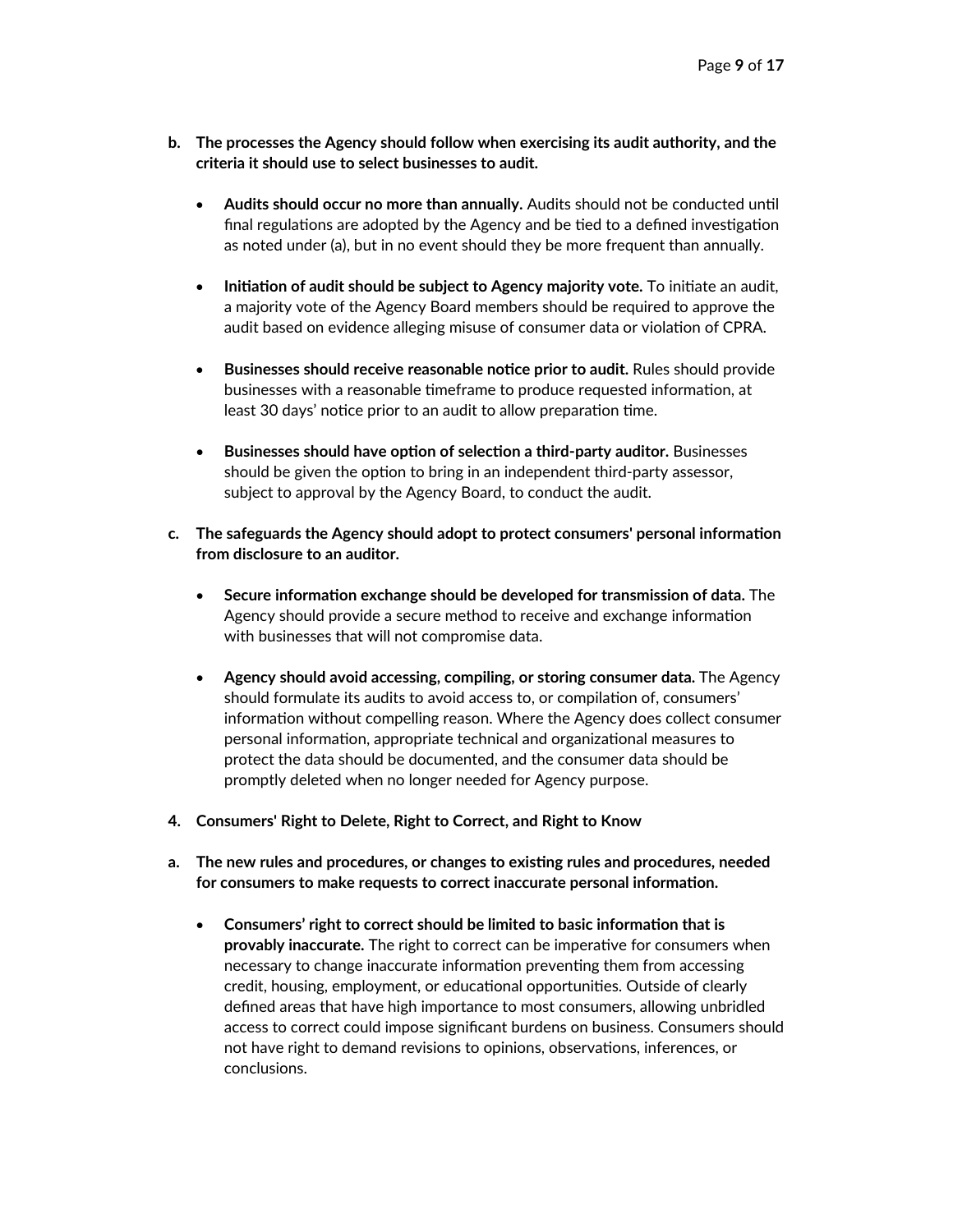- **Rules should require businesses make "commercially reasonable efforts" to correct data only when information is significant to the consumer.** There should be a balance between the amount of effort on the part of business to correct information versus the significant impact said data has on a consumer. An evaluation of what efforts are "commercially reasonable" for a business to take should be strongly influenced by the effect that the data may have on a consumer. For example, corrections to data that may determine a consumers' ability to obtain credit are significant, while altering a consumer's inaccurate purchase history does not have the same meaningful impact.
- **Flexibility for how a business handles data of minimal importance.** Businesses should have the option to delete inaccurate data instead of replacing it with other data when the significance of the data to the consumer is minimal (e.g., a correction on a credit report is more important than correcting purchase history).
- **Businesses should not bear the burden to independently ascertain whether data collected or produced in good faith is inaccurate.** Customers should be expected to provide evidence that information held by a company is inaccurate and businesses should be given leeway to establish reasonable procedures commensurate with the impact inaccurate data may have on a customer. Businesses should not be subject to constant relitigation of their good faith decisions that the evidence provided by a consumer is not sufficient to demonstrate that information is inaccurate.
- **Regulations should follow existing state law on data deletion.** California law already contains a deletion obligation that should not be overridden by the right to correct.[7](#page-9-0)
- **b. How often, and under what circumstances, a consumer may request a correction to their personal information.**
	- **Significant information with high impact on consumers should be the focus.** Both businesses and consumers have a mutual interest in personal information being accurate. Regulations around how often a consumer can request a correction should be based on the type of information being corrected and the impact that information has on the consumer.
	- **Existing methods for customer contact should suffice for correction requests.** To the extent that the business has in place existing methods to readily allow consumers to correct their personal information (e.g., contacting a call center, updating profile online) those current methods should be acceptable under CPRA. Creating new formal processes to make simple data corrections such as name, address, email, or phone number will produce poor customer experiences.
	- **Rules should mirror CCPA regulations on "verifiable" requests.** The Agency should seek to remain consistent with CCPA regulations as they pertain to the concept of "verifiable" requests and adopt similar guidelines.

<span id="page-9-0"></span><sup>7</sup> Cal. Civ Code § 1798.105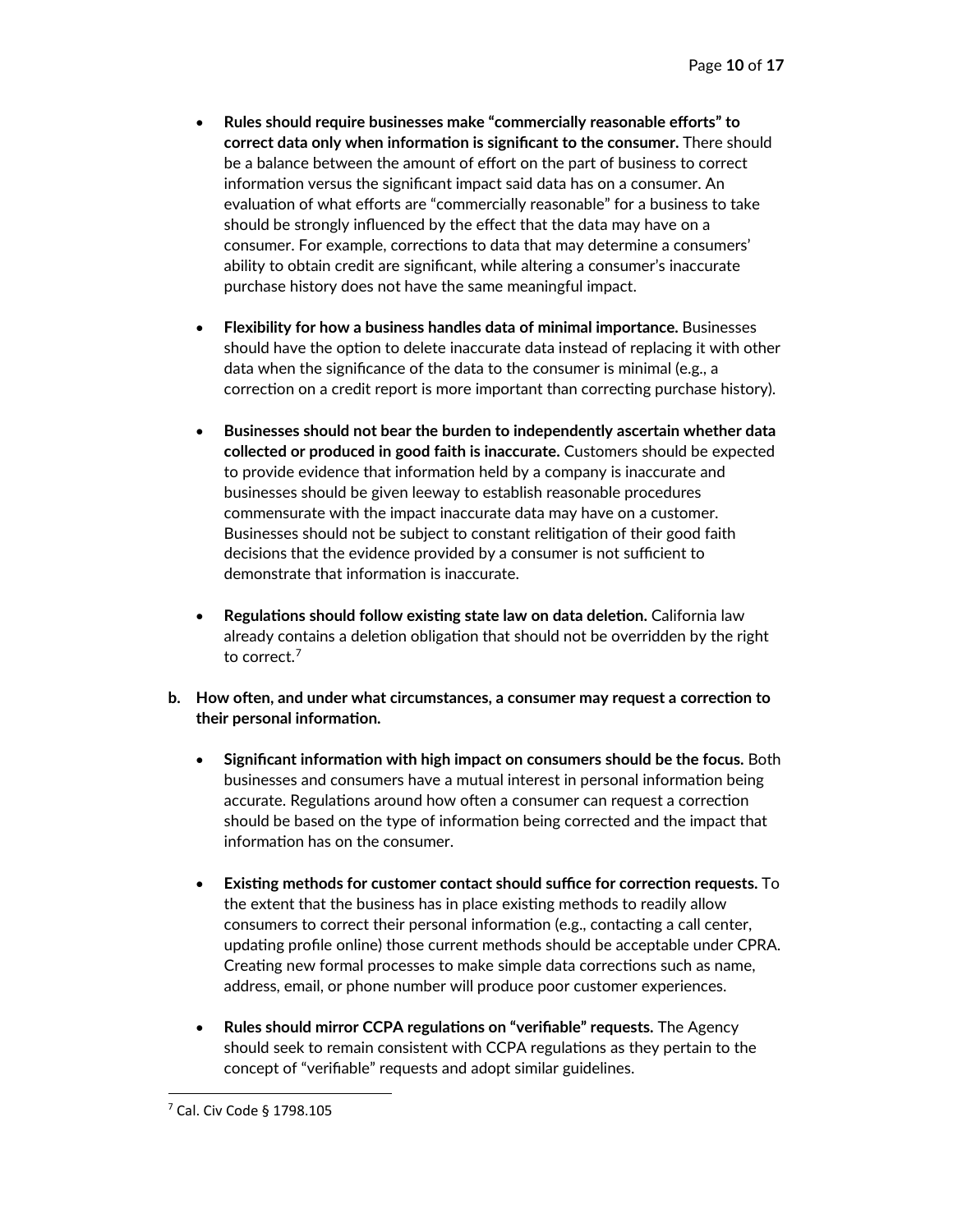- **c. How a business must respond to a request for correction, including the steps a business may take to prevent fraud.**
- **d. When a business should be exempted from the obligation to take action on a request because responding to the request would be "impossible or involve a disproportionate effort" or because the information that is the object of the request is accurate.**
	- **Obligation to respond should be limited to corrections with significant impact.** In circumstances where the information is accurate, the business should not be required to take any action. Only in circumstances where a business owns, possesses, or controls misinformation should a business be required to act on such a request. In determining whether the request is impossible or would involve a disproportionate effort, the nature of the information in question should be considered. The more significant the information, the higher the obligation on the business.
	- **Exemption for existing correction/deletion obligation.** Businesses that are required by other laws to maintain accurate information about consumers (and correct such information) should be exempt from the correction requirement(s).
- **e. A consumer's right to provide a written addendum to their record with the business, if the business rejects a request to correct their personal information.**
	- **Exemption for existing regulations on consumer information accuracy.** To the extent a business is subject to other regulation requiring investigation of accurate personal information, they should be exempt from additional regulations.
	- **Exemption for existing contractual relationship.** Where a preexisting contractual relationship exists between a business and a consumer, the consumer should not be able to use the correction request under CPRA to alter existing obligations.
	- **Exemption for applicant, employee, and independent contractor information.** Allowing applicants, employees, and independent contractors to delete information from their workplace record would have significant negative consequences when it comes to complying with state and federal employment laws. It could also put businesses in a vulnerable position should they need to defend against future legal claims from the employee.
- **5. Consumers' Rights to Opt-Out of the Selling or Sharing of Their Personal Information and to Limit the Use and Disclosure of their Sensitive Personal Information**
- **a. What rules and procedures should be established to allow consumers to limit businesses' use of their sensitive personal information.**
	- **Information necessary to establish and maintain a business functions between a business and consumer should be excluded from limitation.** Regulations limiting the use of sensitive personal information should not apply to data that has been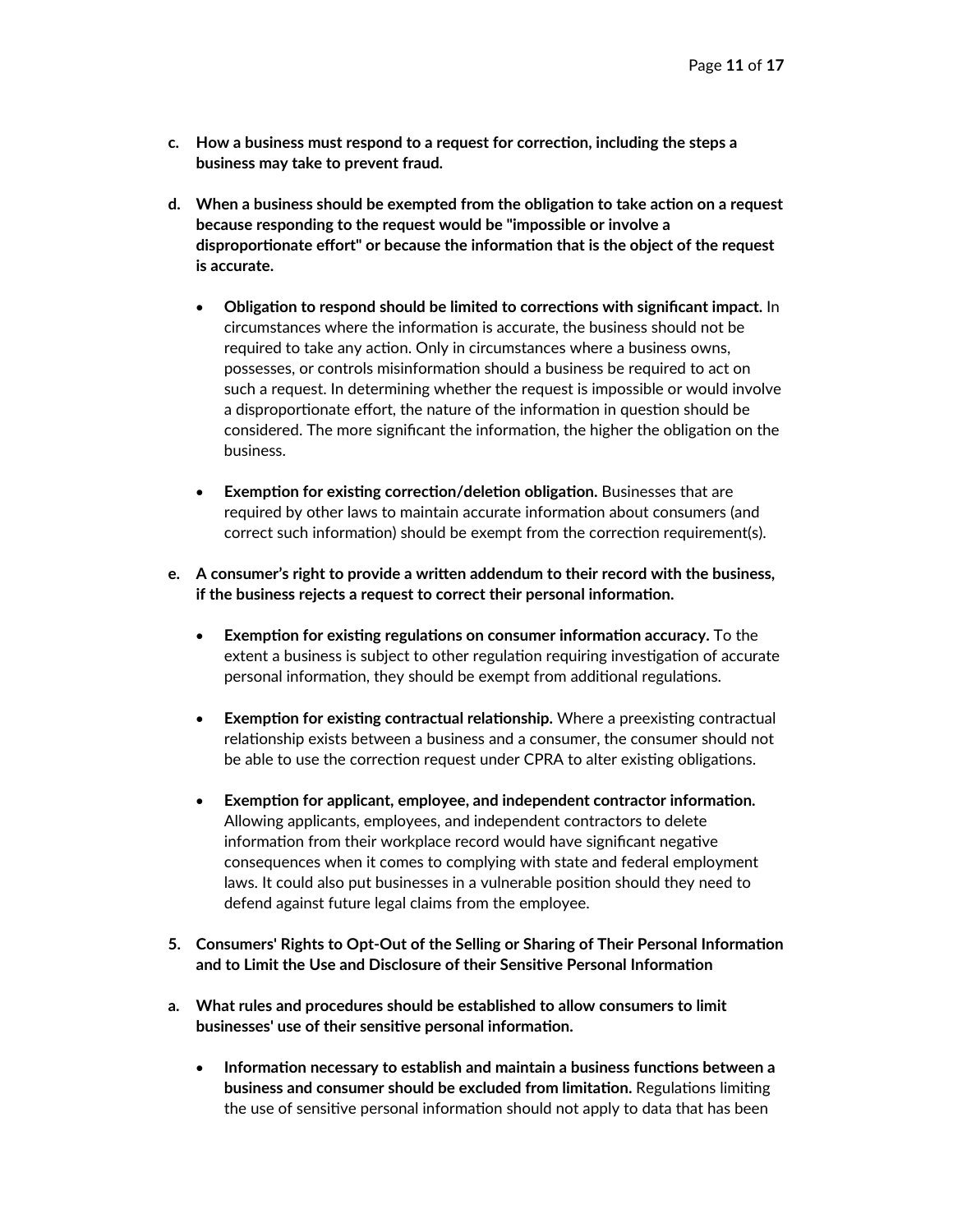deidentified or if use and disclosure is (1) necessary to complete a transaction between a business and consumer, (2) essential for the business to service or maintain a consumer's account, and (3) reasonably contemplated by the consumer for business use.

- **Exclusions should apply for activities related to fraud-prevention and security.** There should be exemptions for any processing relating to fraud prevention, antimoney laundering processes, screening, or for other type of security or compliance activities.
- **Opt-ins should be allowed for customers who previously opted out.** Regulations should outline a method by which customers who previously opted out can opt back in for specific use cases for specific businesses.
- **Exemption for sensitive personal information for applicants, employees, and independent contractors.** There should also be exemptions for personal information in the context of workplace relationships. Regulations should: (1) not impose undue burden; (2) permit an opt-out process through existing internal human relation platforms and technologies; and (3) not conflict with the ability to comply with state and federal laws; civil, criminal, or regulatory inquiries, investigations, subpoenas, or summons; or to exercise or defend against legal claims.
- **b. What requirements and technical specifications should define an opt-out preference signal sent by a platform, technology, or mechanism, to indicate a consumer's intent to opt out of the sale or sharing of the consumer's personal information or to limit the use or disclosure of the consumer's sensitive personal information.**
	- **Agency should uphold businesses' choice between opt-out web links or a global opt-out signal.** CPRA provides businesses can but are not required to allow consumers to use a global opt-out signal. Specifically, businesses can still (a) provide clear and conspicuous opt-out links on their website or (b) allow consumers to opt out through a "preference signal sent with the consumer's consent by a platform, technology, or mechanism, based on technical specifications to be set forth in regulations[.]"[8](#page-11-0)

The CPRA goes out of its way to emphasize the ability of businesses to choose between the two methods, stating. "A business that complies with subdivision (a) is not required to comply with subdivision (b). For the purposes of clarity, a business may elect whether to comply with subdivision (a) or subdivision (b)."[9](#page-11-1)

The Agency's regulations should recognize and remain consistent with this business choice under CPRA as well as incorporate the items set forth in CPRA section 1798.185(a)(19)(A).

<span id="page-11-0"></span><sup>8</sup> Cal. Civ. Code § 1798.135(a), (b)(1), (3).

<span id="page-11-1"></span><sup>&</sup>lt;sup>9</sup> *Id.* at (b)(3) (emphasis added).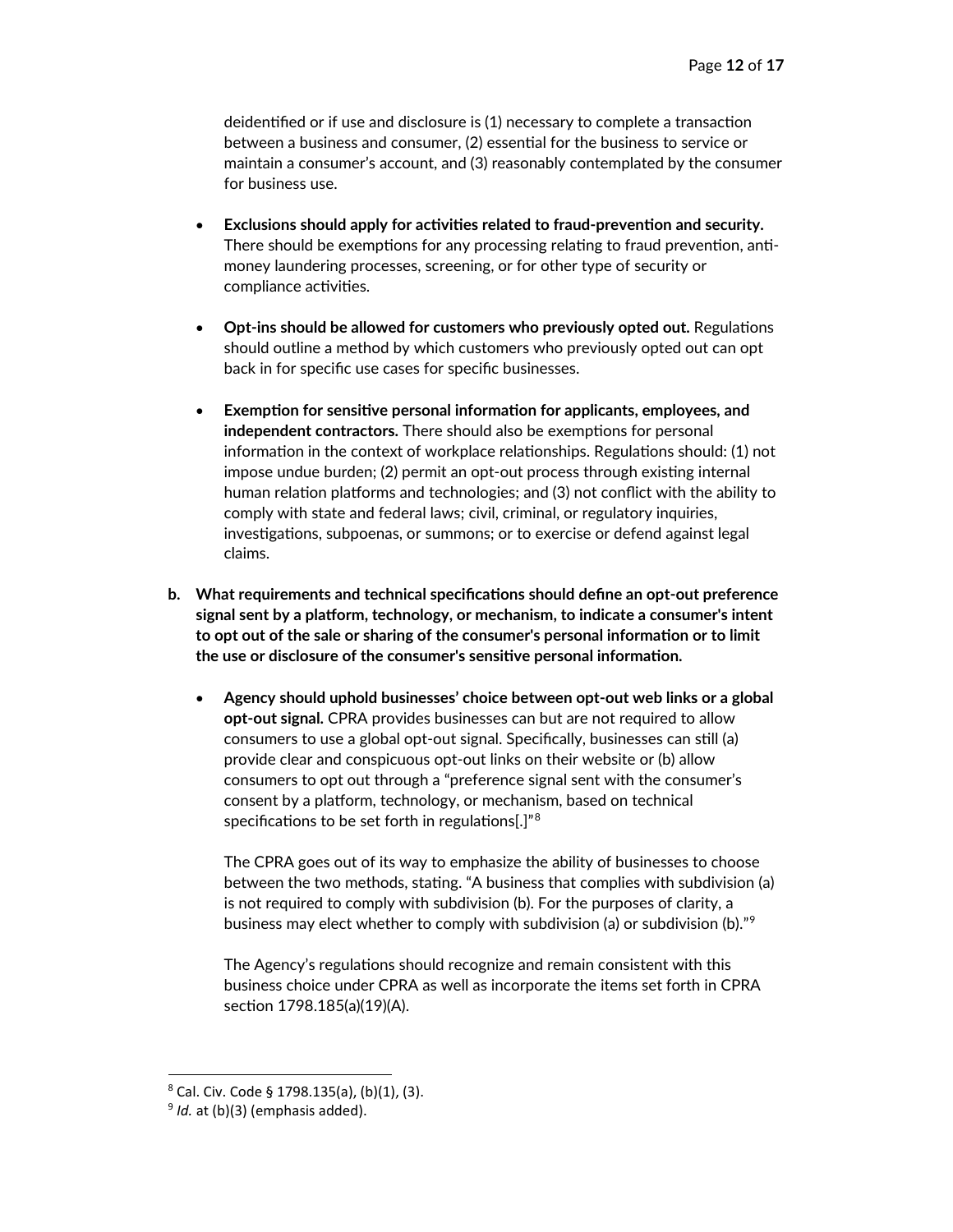- **The global opt-out function needs to be standardized before its validity is recognized by the Agency.** Currently, browser-based opt out technology is not sufficiently interoperable or developed to serve as a reliable indicator of consumer choice. The uncertainty around using a single globally recognized option exists because there are no guiding principles regarding its creation, implementation, universality, or the ability to ignore it when appropriate. Businesses need a standardized system with clearly defined exemptions when such an option would pose a broad risk to consumer data security.
- **Global privacy control standards should be developed with broad business sector feedback.** The universal signal should be developed with input from the industries across all business sectors so that no one entity exerts more influence than another over the signal's standards. Any resulting regulations should provide businesses with the flexibility to implement various technical solutions that fit their business needs rather than mandating a single type of solution.
- **Global opt-out standards should provide consumers with notice and indicate whether they are in California.** Any global opt-out technology should ensure consumers are making an informed choice by notifying them that about what a "Do Not Sell" means in California rather than use defaults of which the consumer may not be aware. Businesses must also have the means to accurately determine whether the consumer is located in California. Businesses should not be required to identify unauthenticated users.
- **Businesses should only have responsibility to opt out recognized customers.** The rules should specifically state that businesses are only responsible to record notifications from recognized customer's internet protocol (IP) addresses as it would be nearly impossible for businesses to accurately identify individual users on every IP address or device and distinguish between them for purposes of a universal opt out. Even with an ability to opt out, new rules should not restrict a business's ability to use its data for legitimate business purposes agreed to by contract where personal information will not be sold but only used by the service provider to deliver services.
- **Businesses should be allowed to request customer permission to use website "cookies".** To provide consumers with the ability to make educated decisions regarding their privacy, businesses must be allowed under the rules to notify consumers of the consequences of an opt-out and be able to request permission to use a customer's "cookies" (e.g., data about which websites a consumer visit online).
- **Regulations must be explicit with respect to what "sharing" includes in the context of opt outs.** The CPRA specifies that it is optional for a business to recognize a signal to opt out of the sale or sharing of personal information or to limit the use of sensitive information but does not specify what sharing of personal information means. For instance, the Agency should clarify that in scenarios where customer information is passed to another party for purposes of targeted advertising, and the data is not enhanced in any way or used for any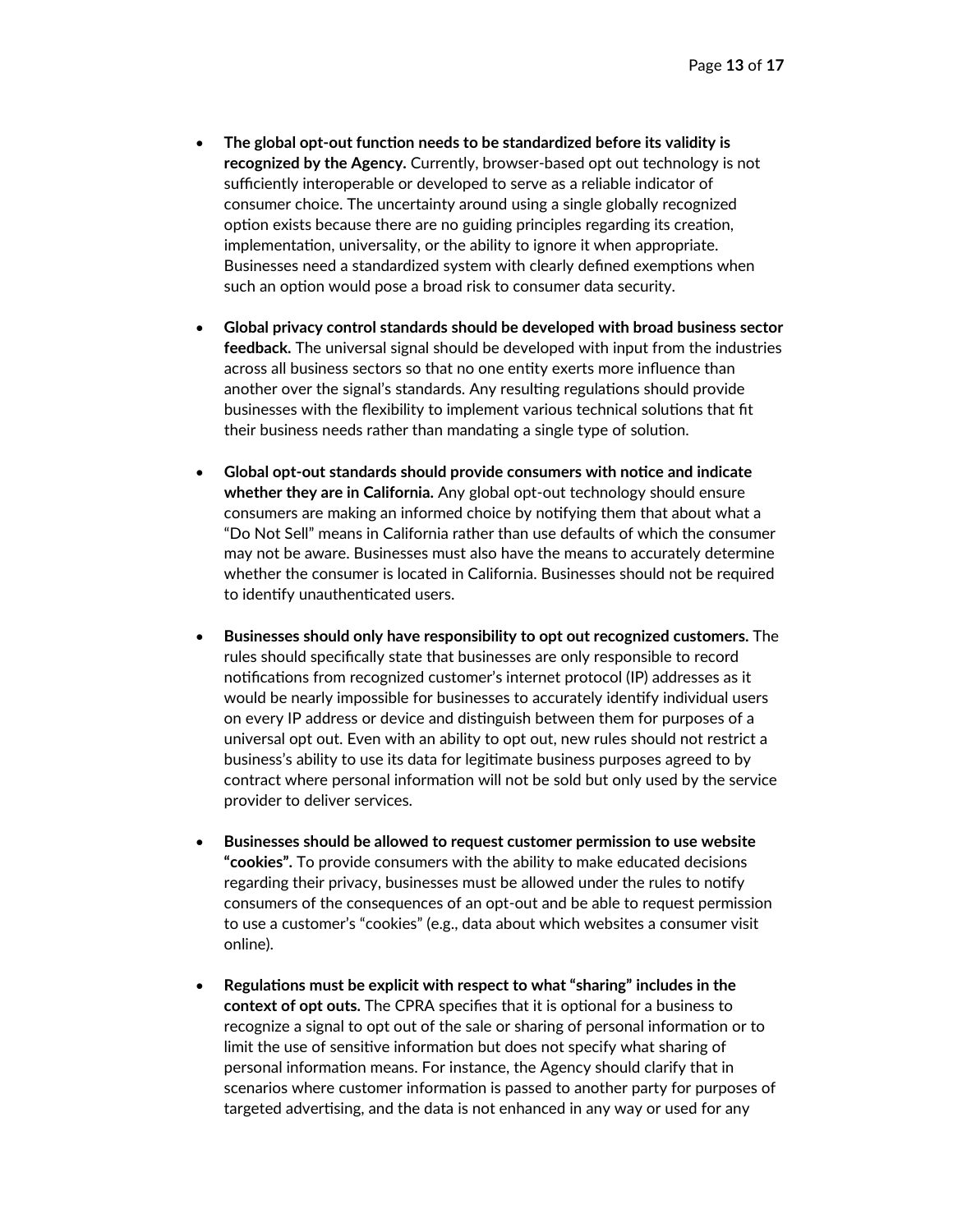other purpose, this does not constitute sharing under CPRA's service provider business purpose exception.

- **c. How businesses should process consumer rights that are expressed through opt-out preference signals.**
	- **Regulations should only require businesses be responsible for opt outs from IP addresses or devices from which the signal has been sent.** Businesses should not be required to distinguish between users at the same IP address or on the same device; it would be impossible to accurately associate the opt out request between different persons under those circumstances. Given the private right of action under the CPRA, requiring businesses perform an impossible task only sets them up for frivolous and unavoidable lawsuits. This would be especially true for small and medium sized businesses.
	- **Rules should provide flexibility for business to use existing opt out functions.** the rules should also avoid being too prescriptive in what must be used as an opt out solution, such rigidity would surely limit future business innovation and eventually customer opt out options.
	- **The opt out option should be limited to online data collection.** it would be a burden to require a business to identify unauthenticated users for purposes of ensuring they are opted out of all forms of personal information sales.
- **f. What businesses should do to provide consumers who have previously expressed an opt-out preference via an opt-out preference signal with the opportunity to consent to the sale or sharing of their personal information or the use and disclosure of their sensitive personal information.**
	- **Sufficient flexibility should be provided to enable business to use existing processes.** Regulations should outline a method by which customers who previously opted out can opt back in with specific businesses for specific purposes and allow businesses to use existing online functions for such purposes.
- **6. Consumers' Rights to Limit the Use and Disclosure of Sensitive Personal Information**
- **a. What constitutes "sensitive personal information" that should be deemed "collected or processed without the purpose of inferring characteristics about a consumer" and therefore not subject to the right to limit use and disclosure.**
	- **Information to establish identity should not be subject to the right to limit use and disclosure.** This should include the use of personal information (including biometric data) solely for establishing identity.
- **b. What use or disclosure of a consumer's sensitive personal information by businesses should be permissible notwithstanding the consumer's direction to limit the use or disclosure of the consumer's sensitive personal information.**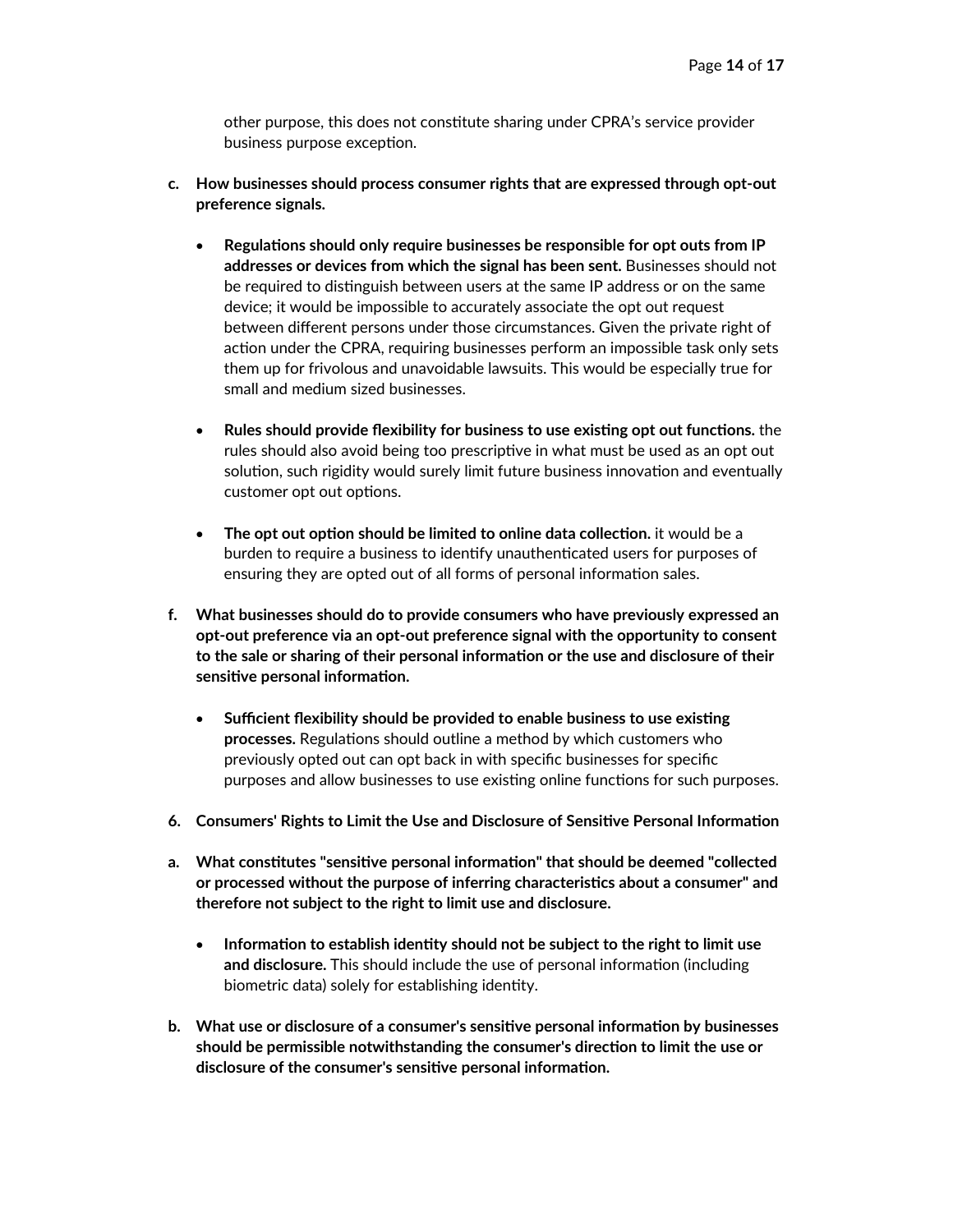- **Use or disclosure should be allowed in cases of opt-in consent or when reasonably necessary for requested service.** Any rules regarding the use of sensitive personal data should not apply in circumstances where a consumer has given opt-in consent to use the data, or such use is reasonably necessary to provide the service the consumer has requested. To the extent data is necessary for the day-to-day operation of a business, or is currently permitted or required by law, such use should also be permitted notwithstanding the consumer's direction to limit use.
- **Exemption for fraud prevention, security, and employment/independent contractor relationships**. Sensitive personal data used in routine business functions such as improving quality of service or company security or consumer information protection processes, including fraud prevention, anti-money laundering processes, and compliance activities should not be classified as sensitive data. Also, such information collected from applicants, employees, or independent contractors should be excluded from limitations on use or disclosure to prevent potential conflict with state and federal employment laws and preserve the ability to exercise or defend against legal claims.
- **7. Information to Be Provided in Response to a Consumer Request to Know (Specific Pieces of Information)**
- **a. What standard should govern a business's determination that providing information beyond the 12-month window is "impossible" or "would involve a disproportionate effort".**
	- **Information archived or beyond a 12-month window should be deemed impossible to provide.** Allowing consumers to ask for data collected beyond a short and defined window serves no purpose other than to provide more burden on business for likely outdated information.
	- **Exclusion for information provided by the consumer.** There should be a limitation on requests to provide information given directly to the business by the consumer. A business should not have to spend resources providing information to a consumer which the consumer gave voluntarily.

#### **8. Definitions and Categories**

- **a. Updates or additions, if any, that should be made to the categories of "personal information" given in the law.**
	- Household should be removed, the definition should be for individuals, not households, devices, IP addresses, etc.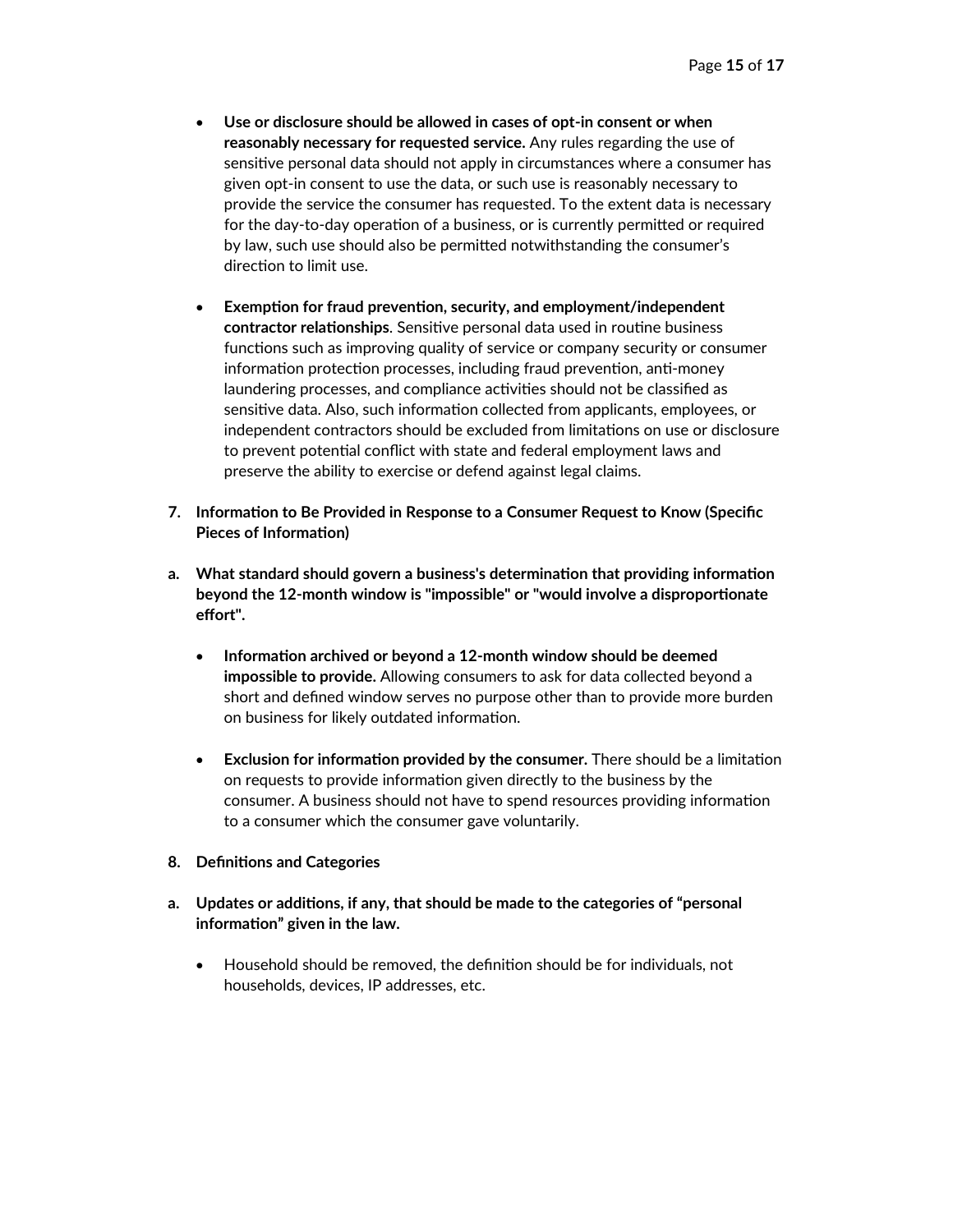- **b. Updates or additions, if any, that should be made to the categories of "sensitive personal information" given in the law.**
- **c. Updates, if any, to the law's definitions of "deidentified" and/or "unique identifier."**
- **d. Changes, if any, that should be made to the definition of "designated methods for submitting requests" to obtain information from a business.**
	- **Methods should be discretionary.** The methods consumers use to submit requests to businesses should be at the discretion of the business and not prescribed by the state. Businesses should be required to make the submission process accessible (e.g., consumers should be able to submit requests online) and not cumbersome (e.g., should be convenient to request on a business's website).
	- **Use of service providers.** Businesses should be able to designate or contract with a third-party service provider to maintain methods for receiving and processing submission requests.
- **e. Further defining the business purposes for which businesses, service providers, and contractors may combine consumers' personal information that was obtained from different sources.**
	- **Exemption for fraud prevention, security, and employment/independent contractor relationships**. Sensitive personal data used in routine business functions such as improving quality of service or company security or consumer information protection processes, including fraud prevention, anti-money laundering processes, and compliance activities should not be classified as sensitive data. Also, such information collected from applicants, employees, or independent contractors should be excluded from limitations on use or disclosure to prevent potential conflict with state and federal employment laws and preserve the ability to exercise or defend against legal claims.
- **f. The changes, if any, that should be made to further define when a consumer "intentionally interacts" with a person.**
- **g. The changes, if any, that should be made to further define "precise geolocation."**
	- **Exclude business operations that benefit consumers.** The CPRA expressly allows businesses to use precise geolocation for operational functions that benefits all consumers, and this should be reflected in the definition.
	- **Exclude geo fences.** Also, the definition or precise geolocation should exclude entry/exit into a "geo fence." A geo fence is a virtual geographic boundary, defined by GPS or RFID technology, that enables software to trigger a response when a mobile device enters or leaves a particular area. Geo fences are typically something customers specifically opt into to trigger a convenient function, but the purpose is not to physically track a customer's location.